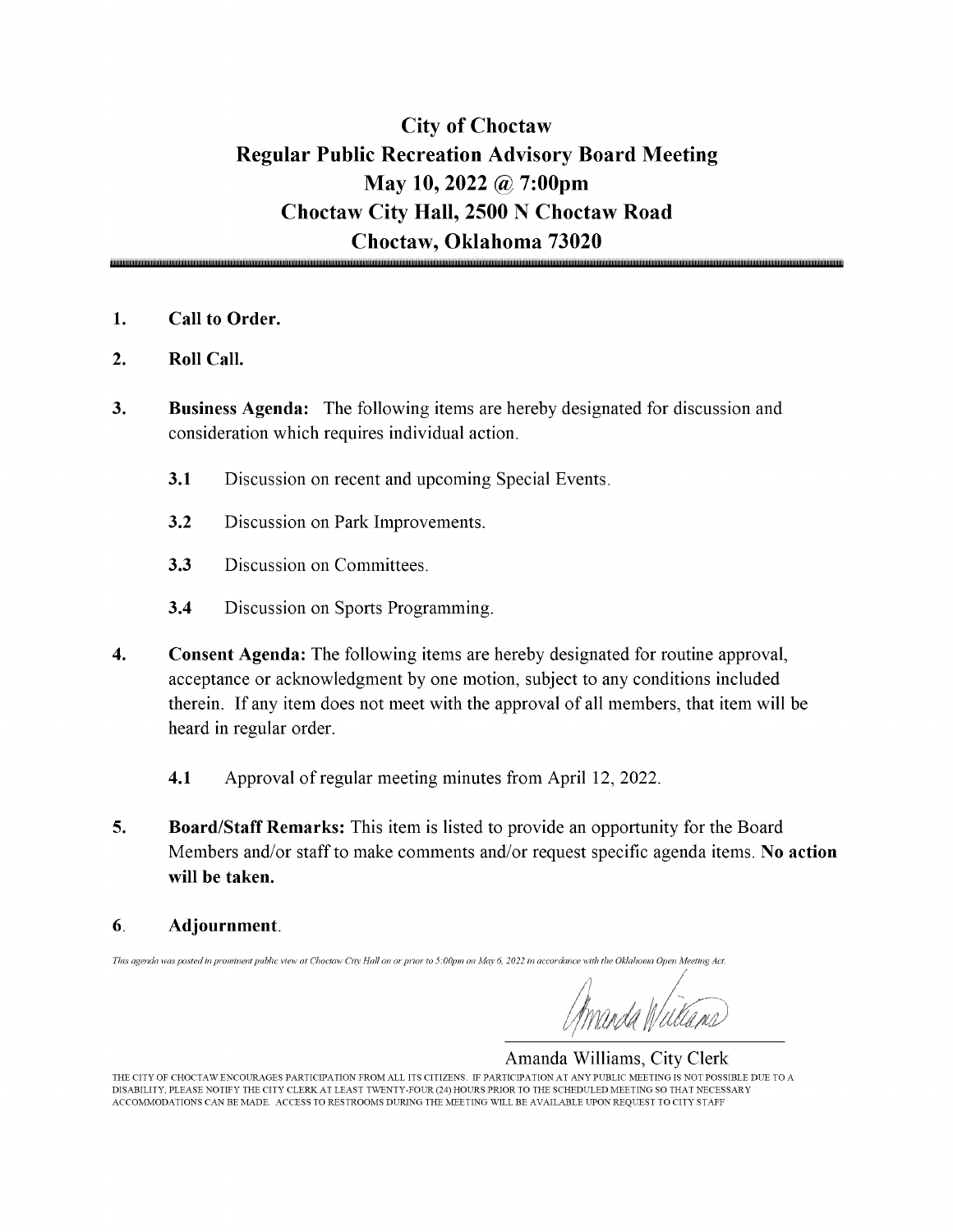# City of Choctaw Regular Public Recreation Advisory Board Meeting April 12, 2022 @ 7:00pm Choctaw City Hall, 2500 N Choctaw Road Choctaw, Oklahoma 73020

### **MINUTES**

- 1. Call to Order by Chair  $\omega$  7:00 p.m.
- 2. Roll Call:

| 6 | <b>Present:</b> | <b>Kathy Smith; Nathaniel Porter; Katie Holland; Jim Buys;</b><br><b>Kevin Brown; Andrew Cataldo</b> |
|---|-----------------|------------------------------------------------------------------------------------------------------|
|   | Absent:         | <b>Angela Elliott</b>                                                                                |
|   | Staff:          | <b>Tyler Kilmer/Parks &amp; Recreation Director</b><br>Daphne Young/Administrative Assistant         |

- 3. Business Agenda: The following items are hereby designated for discussion and consideration which requires individual action.
	- 3.1 Discussion on recent and upcoming Special Events.
		- *Easter* Our next event is the Easter Egg Hunt which will be held the  $\bullet$ Sunday before Easter, on Apr. 16, 2022 from 10am to 1pm near the Farmers Market row. Along with some vendors there are two inflatables scheduled, Easter Bunny pictures, an Egg Toss contest, Tractor Rides, The Easter Bonnet contest, as well as gift baskets and other prizes for all contests and specialty marked eggs. We have a lot of community volunteers and the Parks staff will be there too. Tyler reported event shirts were ordered but may not be ready until after the Easter event.
		- Arbor Day Plans include work on the Frisbee golf pads, planting of trees and flowers, and there will be vendors out at the Farmers Market as well as food trucks. There was open discussion about the water line installation in the park. There was more open discussion led by Councilmember Brent Pendergraft about the state of the trees that had been planted last year, as well as how the event gets very spread out over the park instead of being in one area and how it is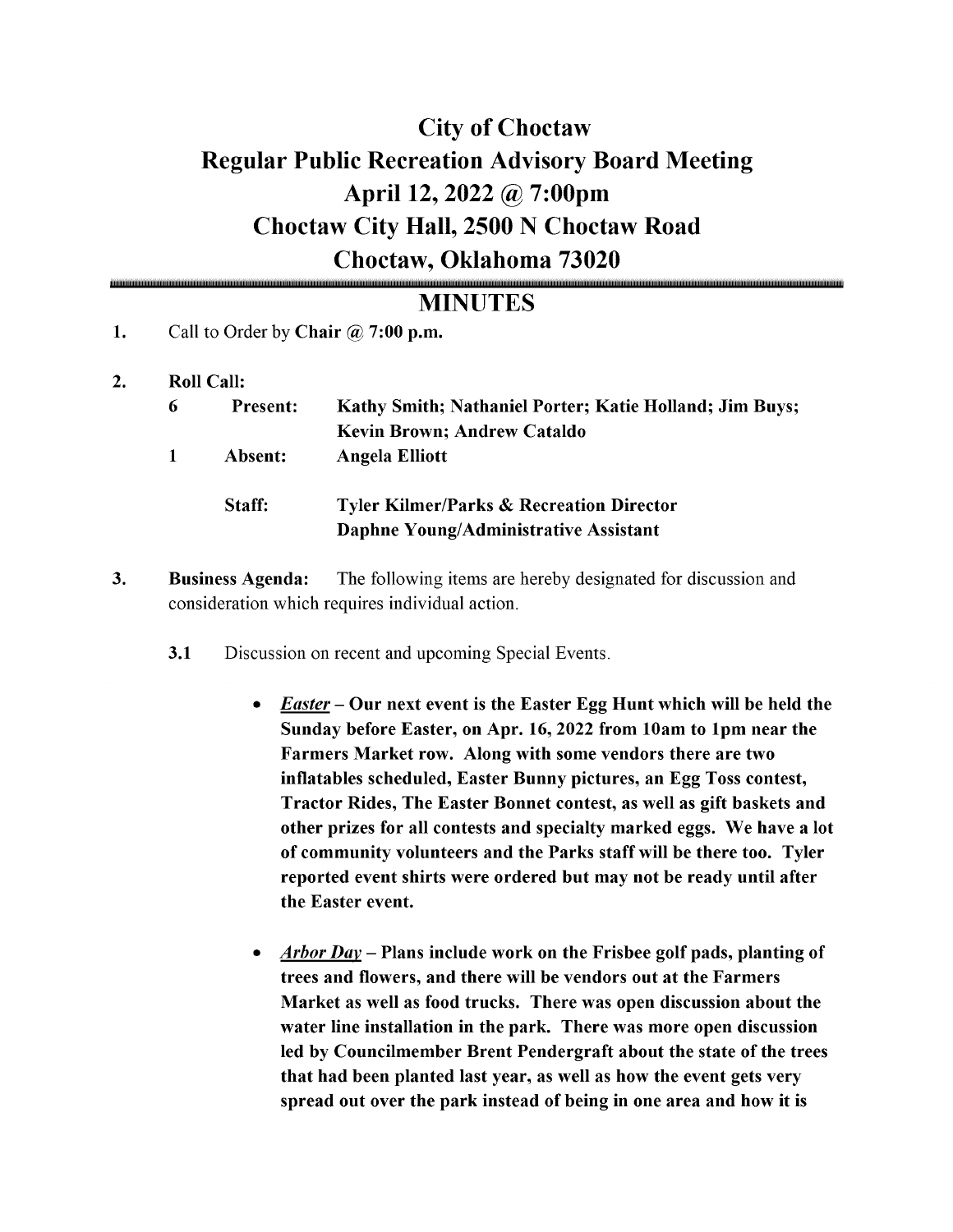difficult to do a lot of different activities. But, he still plans on doing the tree- climbing. More open discussion followed about plans for a horseshoe pit in relation to the planting of new trees this year.

- Farmers Market— Opening night is May 6, 2022 and Katie mentioned inventory needs to be taken because of the tables and chairs that went missing last year. Tyler assured her they could inventory and try to get things replaced before opening night. Jerry let Katie know after the Easter event the tables and chairs would be left up for the Farmers Market.
- $Touch-A-Truck-Tyler reported this event plans to include vehicles$  $\bullet$ from all types of careers like fire, police, K-9 unit, storm chaser, public works, a semi, as well as <sup>a</sup> news helicopter if possible. A jawsof-life demo was also suggested.
- Fourth of  $July$  There was open discussion about plans for vendors, food trucks, inflatables, as well as the finale fireworks. Councilmember Donna Morris interjected an announcement about a Glimpse of Gold event on Aug.  $13<sup>th</sup>$  and that the contact for it would be the athletic director for the Choctaw High School.
- 3.2 Discussion on Park Improvements.
	- Caboose— Tyler introduced Josh Standifer, our newest addition to the Parks department and a horticulturist. He has been working on a lot of the plans for the caboose and the parks, as well as helping the staff with various jobs. Tyler clarified any electrical work would not be covered by the grant and would have to come from the Parks budget.
	- $Elmwood Center$  Tyler reported that the south tree line was worked on today and about half was cleared. The property owner had done <sup>a</sup> lot of work on his side as well and it was looking better.
	- Splash Pads— Tyler reported Sunbelt Pools is looking at the splash pads for repairs and he hopes to have at least one ready for the summer season.
- **3.3** Discussion on Committees.
	- Hoops— Jim reported the cracks were sealed at the new basketball  $\bullet$ court and he plans on following up with the contractor.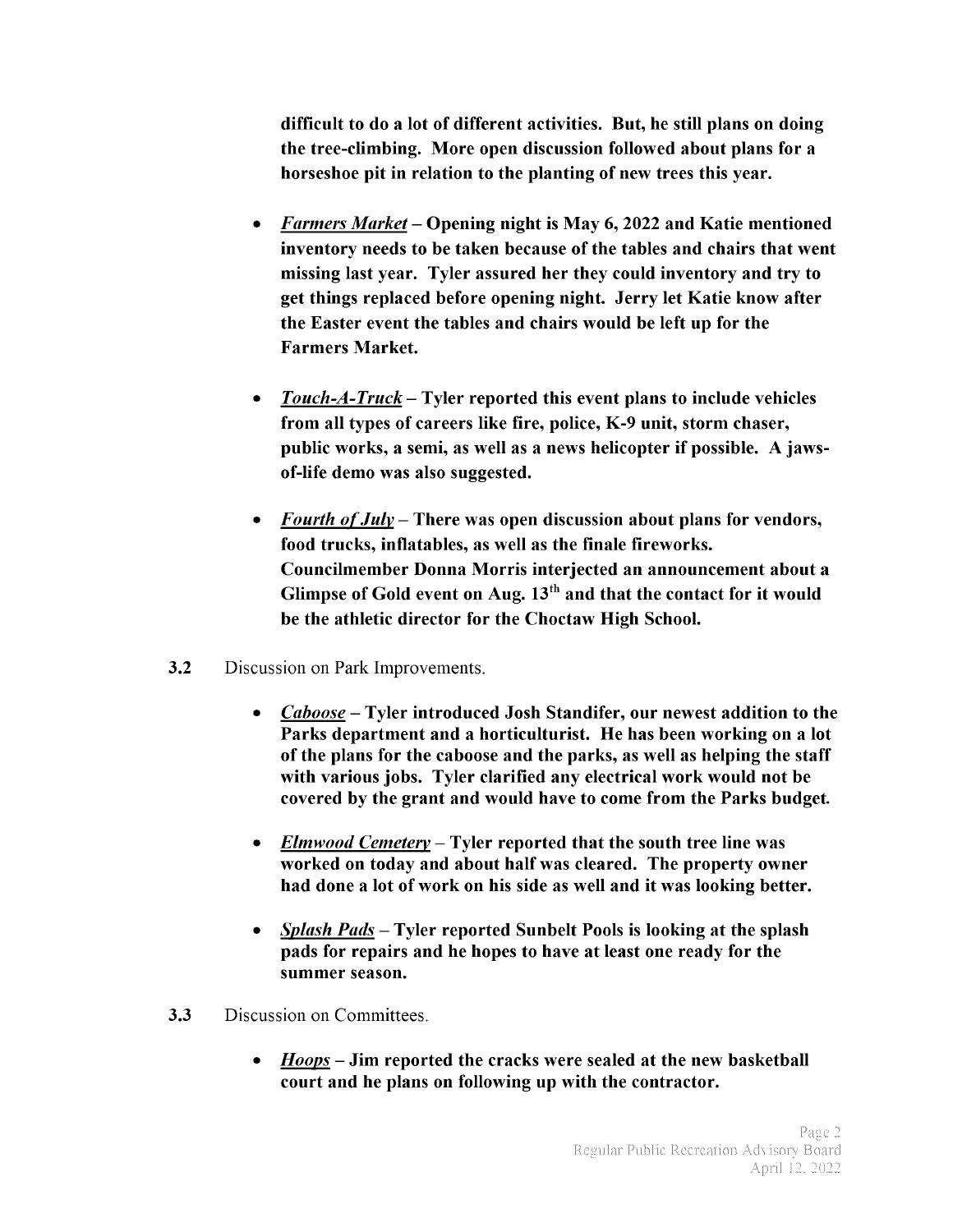- Farmers Market— Katie reported Brandi is organizing all the vendors and the food trucks and she will have a vendor meeting April  $22<sup>nd</sup>$ .
- 3.4 Discussion on Sports Programming.

Tyler reported the softball tournament hosted at Bouse had over 20 teams from out-of-state; Friday Night Lights flag football is also being held, and there was a baseball tournament at the high school, which combined to cause local restaurants to run out of items. Economic Development director Cary Simonds plans to keep them apprised of the scheduled tournaments for the rest of the year to help plan better for that. Councilmember Brent Pendergraft brought up issues with the RV's allowed to park at Ten Acre Lake and there was open discussion regarding having to police this area better to prevent the dumping that happens as well as possibly charging for parking in the future. Tyler also reported he is working with leaders on expanding and improving sites for soccer, the biggest hurdle is parking. There was open discussion about soccer and past efforts. Tyler also reported the scoreboards have been repaired, and the field lights could be repaired as soon as the ground is more dry to allow for the heavy equipment needed to reach them. There was more open discussion about the disc golf course, some areas of Choctaw Creek Park and some of the damage caused by fires that were set during Spring Break, clearing of some areas and the horse trails at the park, and equipment shortages due to supply chain issues.

- 4. Consent Agenda: The following items are hereby designated for routine approval, acceptance or acknowledgment by one motion, subject to any conditions included therein. If any item does not meet with the approval of all members, that item will be heard in regular order.
	- 4.1 Approval of regular meeting minutes from March 8, 2022.

MOTION BY Nathaniel Porter and SECOND BY Kevin Brown to approve the minutes as presented.

#### MOTION CARRIED:

| 6 | <b>Aves:</b> | <b>Smith; Porter; Holland; Buys; Brown; Cataldo</b> |
|---|--------------|-----------------------------------------------------|
|   | Nays:        | None                                                |

- <sup>1</sup> Absent: Elliott
- 
- 5. Board/Staff Remarks: This item is listed to provide an opportunity for the Board Members and/or staff to make comments and/or request specific agenda items. No action will be taken.